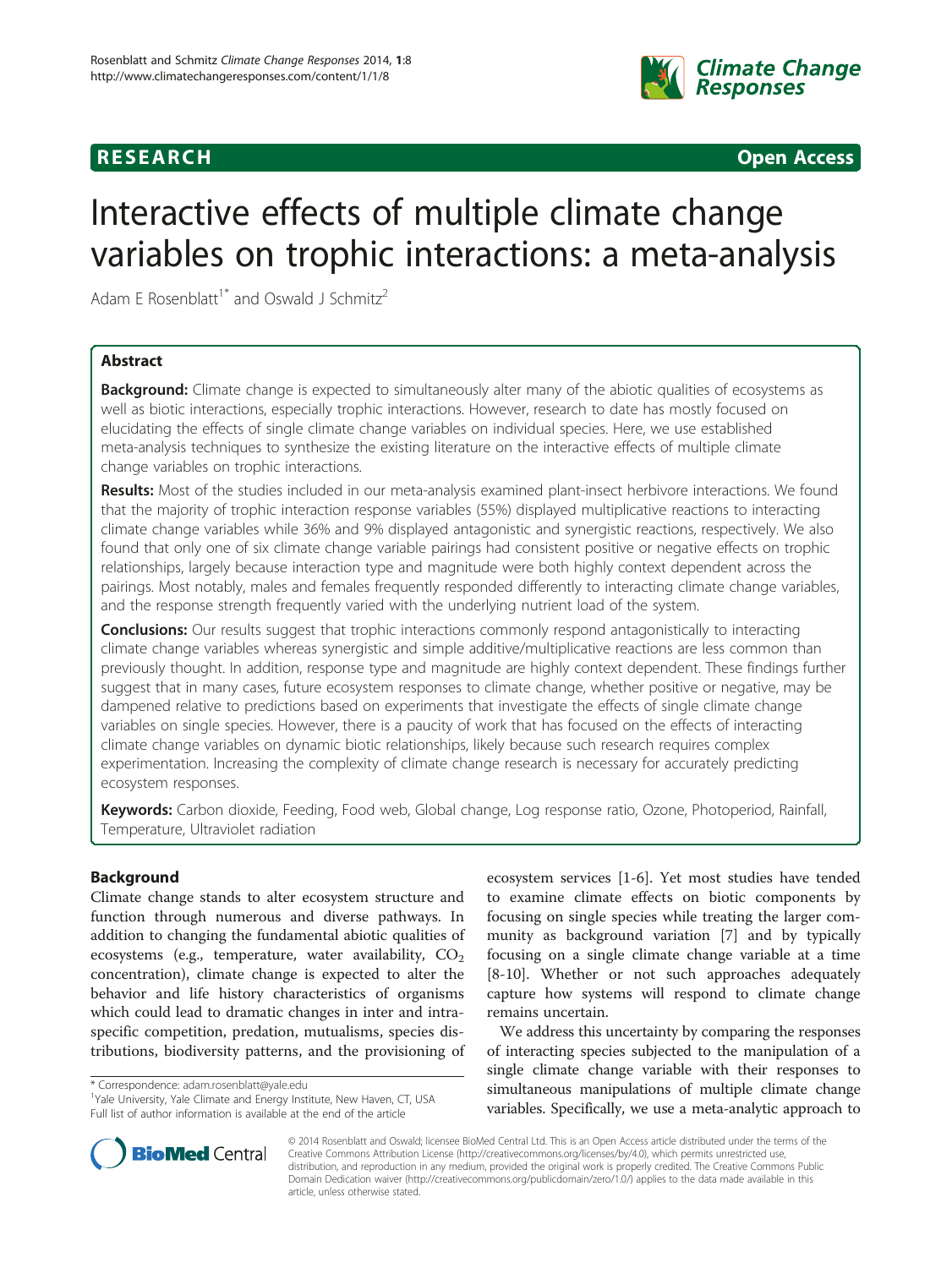synthesize existing literature, identify trends and patterns, and highlight areas that deserve immediate attention and other areas in which consensus may have already been reached [[11](#page-7-0)]. Meta-analysis, as used in ecological research, is a statistical technique that combines data from independent studies to elucidate overall, net effect magnitudes of biotic or abiotic variables on a response of interest [\[12,13](#page-7-0)]. Meta-analysis has already been effective in providing synthetic insights into the interacting effects of multiple anthropogenic variables, or "stressors", like pollutants, invasive species, habitat fragmentation, and eutrophication on responses like species interactions within communities and ensuing ecosystem functioning [[2,8](#page-7-0),[9,14](#page-7-0)-[19](#page-7-0)]. But the effects of interacting climate change variables on these responses have yet to be the subject of synthesis. Meta-analysis is particularly suited for synthesizing results of climate change studies that cover many different species and habitat types because such studies frequently vary in sample size and statistical power, issues that are explicitly accounted for in meta-analysis. Furthermore, meta-analysis is useful in research on climate change as individual studies often produce conflicting results [[13](#page-7-0)].

Our focus here is on the role of simultaneously (and rapidly) changing climate variables on trophic interactions, as these factors are among the major drivers of ecosystem structure and function [\[20](#page-7-0)]. Using established meta-analysis techniques, we determined the frequency of different interaction types (multiplicative, synergistic, antagonistic: see the "[Effect size calcula](#page-6-0)[tions](#page-6-0)" section) across different combinations of climate change variables and then elucidated the potential mechanisms underlying the interactions. We also investigated how the environmental context in which the variables were manipulated influenced the nature and strength of trophic interactions (i.e., examined context dependency) because many studies manipulated additional factors (e.g., nutrient levels, community composition) in addition to systematic manipulation of the common climate variables that are the focus of our analysis.

Our analysis was motivated by the broad, working hypothesis that non-linear (synergistic or antagonistic) interactions would largely result from combinations of climate change variables that operated through different pathways [\[10,14\]](#page-7-0). For example, in a plant-herbivorous insect trophic interaction, warmer temperatures may increase the insect's metabolism and an increase in atmospheric  $CO<sub>2</sub>$  may decrease the nutritional quality of the plant [\[21-23\]](#page-7-0). Thus, any simultaneous increases in levels of these two climate change variables stand to reinforce each other to increase the feeding rate of the insect, but through different pathways, and thereby result in a net synergistic trophic interaction.

## Results

## Database

Our literature search produced 2,122 candidate studies, of which 15.5% ( $n = 328$ ) were experimental or modeling studies that examined the effects of at least one climate change variable on multi-trophic interactions. Only 2.2%  $(n = 47)$  of the studies examined the effects of multiple interacting climate change variables, with 1.9% ( $n = 41$ ) using two interacting climate change variables and 0.3%  $(n = 6)$  using three interacting climate change variables. Of these 47 studies, 6 did not report all the necessary mean and variance data from the 4 required treatment groups and 7 did not report data for any response variables directly related to feeding interactions. Therefore, 34 of the studies from the original candidate pool met all of our criteria and were included in our analyses. In the terrestrial studies ( $n = 26$ ), most of the feeding interactions examined were either between plants and herbivorous insects, or plants, herbivorous insects, and parasitoids, but two studies examined plant-microbial decomposer interactions. In the marine studies  $(n = 5)$ , all the feeding interactions examined involved plants and herbivorous invertebrates. In the freshwater studies  $(n = 3)$ , all of the feeding interactions examined were between phytoplankton and zooplankton. Additional details about each study, including study length and climate change variables manipulated, are provided in Table [1.](#page-2-0)

Collectively, the 34 studies reported 126 response variables related to feeding interactions, but 11 were excluded because they were redundant (see the "[Methods](#page-5-0)" section). Of the remaining 115 response variables, 65%  $(n = 75)$  measured weights of individuals or the biomass of groups,  $34\%$  ( $n = 39$ ) measured feeding rates or growth rates, and 1% ( $n = 1$ ) measured the size of individuals. Across the 115 response variables, 6 unique combinations of climate change variables were tested:  $CO<sub>2</sub> \times$  temperature (*n* = 38),  $CO<sub>2</sub> \times O<sub>3</sub>$  (*n* = 33), temperature  $\times$  rainfall ( $n = 18$ ), temperature  $\times$  photoperiod ( $n = 14$ ), CO<sub>2</sub> × rainfall ( $n = 9$ ), and temperature  $\times$  ultraviolet radiation (UV;  $n = 3$ ).

## Effect sizes and interaction types

Only one of the summary effect sizes for the climate change variables tested in isolation (UV) and one of the climate variable interaction pairings (temperature  $\times$  UV) were significantly positive or negative (Figure [1\)](#page-3-0). The majority of response variables (55%;  $n = 63$ ) displayed multiplicative reactions (the null hypothesis) to interacting climate change variables while 36% ( $n = 41$ ) and 9%  $(n = 11)$  displayed antagonistic and synergistic reactions, respectively. For each of the six unique combinations of climate change variables, the proportions of multiplicative, synergistic, and antagonistic interactions varied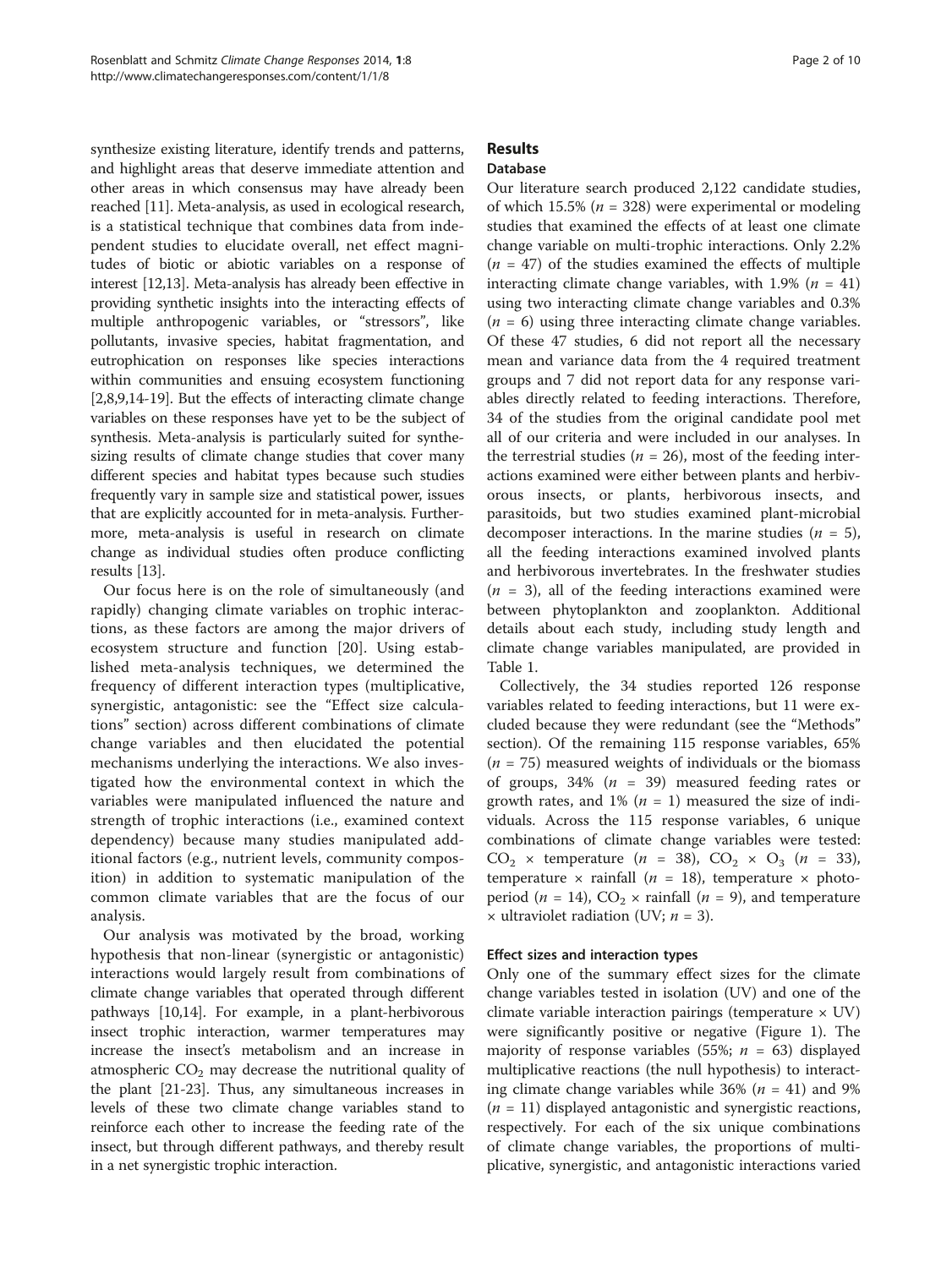<span id="page-2-0"></span>Table 1 Studies used in meta-analysis

| Source | Habitat<br>type | Length of<br>study (days) | Number of<br>trophic levels | Climate variables manipulated |                 |             |                |             |             |
|--------|-----------------|---------------------------|-----------------------------|-------------------------------|-----------------|-------------|----------------|-------------|-------------|
|        |                 |                           |                             | Temp                          | CO <sub>2</sub> | Rain        | O <sub>3</sub> | Photo       | UV          |
| $[24]$ | Freshwater      | 50                        | Food web                    | $\mathsf X$                   |                 | $\mathsf X$ |                |             |             |
| $[25]$ | Freshwater      | $\overline{4}$            | Food web                    | X                             |                 |             |                |             | $\mathsf X$ |
| $[26]$ | Freshwater      | 50                        | $\overline{2}$              | X                             |                 |             |                |             | $\mathsf X$ |
| [27]   | Marine          | 36                        | Food web                    | X                             | $\mathsf X$     |             |                |             |             |
| $[28]$ | Marine          | 35                        | $\overline{2}$              | X                             | $\mathsf X$     |             |                |             |             |
| $[29]$ | Marine          | 11                        | $\overline{2}$              | X                             | $\mathsf X$     |             |                |             |             |
| $[30]$ | Marine          | 14                        | $\overline{2}$              | $\times$                      | X               |             |                |             |             |
| $[31]$ | Marine          | 42                        | $\sqrt{2}$                  | X                             |                 | X           |                |             |             |
| $[32]$ | Terrestrial     | 1461                      | 3                           | X                             | $\mathsf X$     |             |                |             |             |
| $[33]$ | Terrestrial     | 120                       | $\mathsf 3$                 | $\times$                      | X               |             |                |             |             |
| $[34]$ | Terrestrial     | 70                        | $\sqrt{2}$                  | X                             | $\mathsf X$     |             |                |             |             |
| $[35]$ | Terrestrial     | 42                        | $\sqrt{2}$                  | X                             | X               |             |                |             |             |
| $[36]$ | Terrestrial     | 56                        | $\overline{2}$              | X                             | X               |             |                |             |             |
| [37]   | Terrestrial     | 63                        | $\sqrt{2}$                  | X                             | $\mathsf X$     |             |                |             |             |
| $[38]$ | Terrestrial     | 100                       | $\sqrt{2}$                  | X                             | $\mathsf X$     |             |                |             |             |
| $[39]$ | Terrestrial     | 100                       | $\sqrt{2}$                  | X                             | Χ               |             |                |             |             |
| $[40]$ | Terrestrial     | 6                         | $\sqrt{2}$                  | X                             | X               |             |                |             |             |
| $[41]$ | Terrestrial     | 15                        | Food web                    | X                             | X               | $\mathsf X$ |                |             |             |
| $[42]$ | Terrestrial     | 692                       | Food web                    | $\times$                      | Χ               | X           |                |             |             |
| $[43]$ | Terrestrial     | 35                        | $\sqrt{2}$                  | X                             | $\mathsf X$     | X           |                |             |             |
| $[44]$ | Terrestrial     | 1460                      | Food web                    |                               | $\mathsf X$     | X           |                |             |             |
| $[45]$ | Terrestrial     | Unknown                   | $\sqrt{2}$                  |                               | Χ               | X           |                |             |             |
| $[46]$ | Terrestrial     | 46                        | $\sqrt{2}$                  |                               | Χ               | $\mathsf X$ |                |             |             |
| $[47]$ | Terrestrial     | 60                        | 3                           |                               | Χ               |             | X              |             |             |
| $[48]$ | Terrestrial     | 78                        | 3                           |                               | Χ               |             | X              |             |             |
| $[49]$ | Terrestrial     | 62                        | $\sqrt{2}$                  |                               | $\mathsf X$     |             | X              |             |             |
| $[50]$ | Terrestrial     | 45                        | $\sqrt{2}$                  |                               | Χ               |             | X              |             |             |
| $[51]$ | Terrestrial     | 55                        | $\sqrt{2}$                  |                               | $\mathsf X$     |             | X              |             |             |
| $[52]$ | Terrestrial     | 45                        | $\sqrt{2}$                  |                               | $\mathsf X$     |             | $\mathsf X$    |             |             |
| $[53]$ | Terrestrial     | 21                        | $\sqrt{2}$                  |                               | Χ               |             | $\mathsf X$    |             |             |
| $[54]$ | Terrestrial     | $\overline{7}$            | $\sqrt{2}$                  |                               | Χ               |             | $\mathsf X$    |             |             |
| [55]   | Terrestrial     | 1096                      | $\sqrt{2}$                  |                               | $\mathsf X$     |             | $\mathsf X$    |             |             |
| $[56]$ | Terrestrial     | 45                        | $\sqrt{2}$                  |                               | $\mathsf X$     |             | $\mathsf X$    |             |             |
| $[57]$ | Terrestrial     | $\mathbf{1}$              | 3                           | Χ                             |                 |             |                | $\mathsf X$ |             |

"Food web" indicates that multiple species at each of two or more trophic levels were studied. "X" indicates that a climate variable was manipulated in the particular study. All studies are experimental except [[33\]](#page-8-0) which is a modeling study.

"Temp"= temperature, "Photo"= photoperiod, and "UV"= ultraviolet radiation.

widely (Figure [2\)](#page-3-0). For example, for both the  $CO_2 \times$ temperature and rain  $\times$  temperature pairings, roughly 35% of the response variables showed antagonistic interactions, 60% showed multiplicative interactions, and 5% showed synergistic interactions. In contrast, for the  $CO_2 \times O_3$  pairing, 85% of the response variables were evenly divided between antagonistic and multiplicative interactions while synergistic interactions accounted for the remaining 15% (Figure [2](#page-3-0)).

## Context dependence

We found that between 6% and 50% of interaction types changed across different contexts, with the lowest percentage of interaction type variation caused by community composition and the highest percentage of interaction type variation caused by sex (Table [2\)](#page-4-0). Furthermore, we found that between 5% and 83% of interaction effect size magnitudes were significantly different across contexts,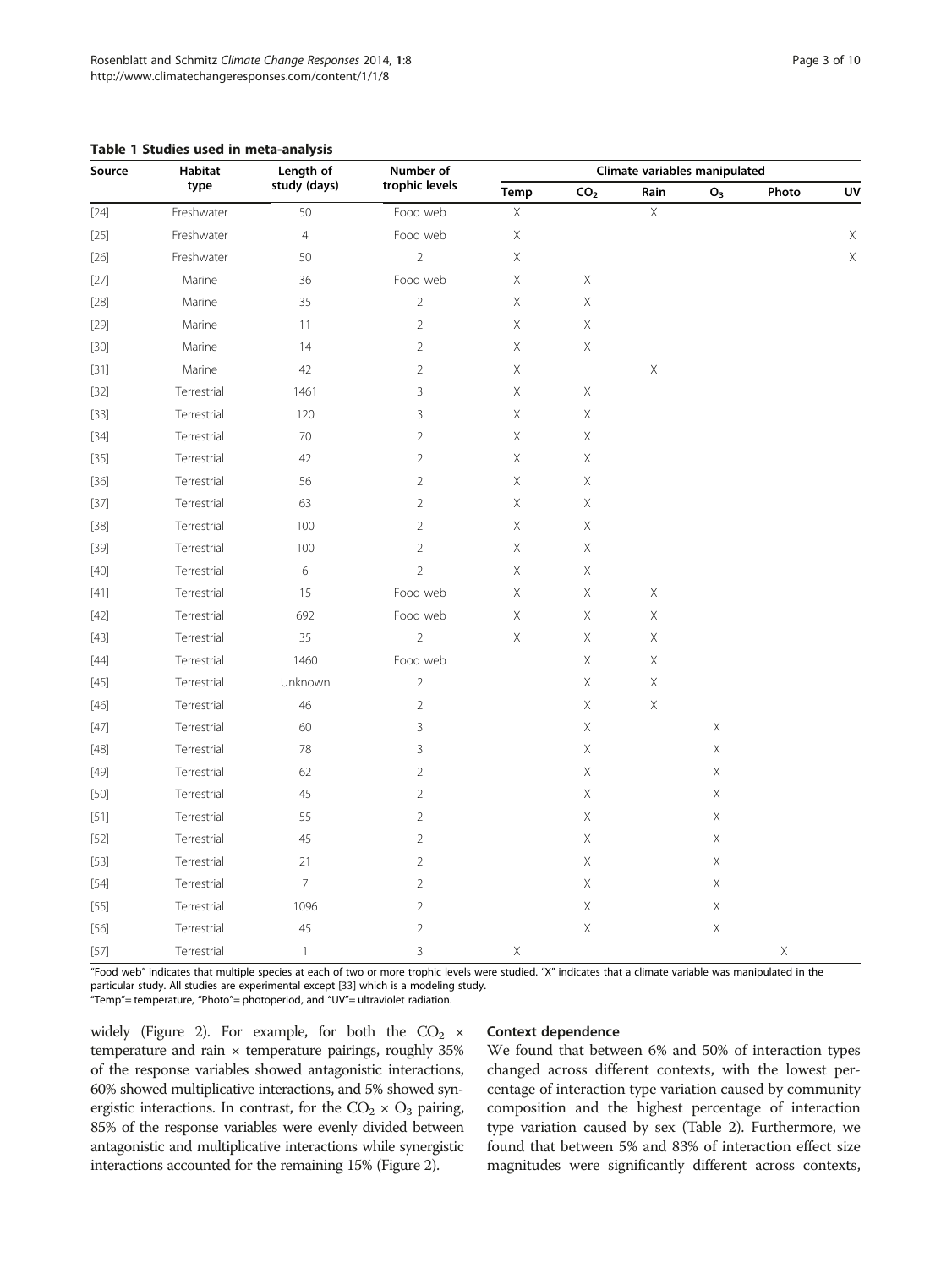<span id="page-3-0"></span>

with the lowest percentage of significant differences caused by species identity and the highest percentage of significant differences caused by nutrient levels (Table [2](#page-4-0)).

## Publication bias

The possibility of publication bias in the literature we surveyed likely had no effect on our results. First, we found no significant correlation between effect size and study variance ( $\tau = 0.099$ ,  $Z = 1.57$ ,  $p = 0.12$ ). Second, Rosenthal's fail-safe number (1607.5) far exceeds the threshold value (585) produced by the equation  $5n + 10$ .

## **Discussion**

This study reviewed the climate change literature to begin to offer synthetic understanding of the possible effects of multiple interacting climate change variables on trophic interactions. It is clear from the relatively small number of studies available ( $n = 47$ ) and the even smaller number of studies that fit all of our meta-



analytical criteria ( $n = 34$ ) that further experimental research is needed on this topic. Despite the small number of studies, our analysis revealed a broad range of reactions to interacting climate change variables by trophic response variables that have thus far been widely overlooked.

Our analysis suggests that trophic relationships between organisms may frequently respond antagonistically to interacting climate change variables relative to single factor manipulations, whereas synergistic responses are rare. This result runs counter to assertions made in a modeling study that examined potential effects of interacting global change drivers on biodiversity patterns and hypothesized that the global change drivers would generally interact synergistically or not at all [\[15\]](#page-7-0). However, more recent meta-analytic studies that address the effects of multiple global change variables on species performances broadly agree with our results. For example, total aboveground plant biomass frequently responds antagonistically to  $CO<sub>2</sub>$  × temperature treatments relative to single factor manipulations [[18](#page-7-0)], while animal mortality does not generally respond synergistically to interacting stressors [[17](#page-7-0)]. A third study suggested that antagonisms and synergisms between global change drivers occur at roughly equal rates [\[9](#page-7-0)]. Importantly, all of these meta-analyses, including our own, examined different types of response variables yet came to roughly similar conclusions: antagonistic reactions to interacting global change drivers by organisms appear to be quite common while synergistic and simple additive/multiplicative reactions are less common than previously thought.

Another important conclusion of our meta-analysis is that reactions of trophic response variables to interacting climate change variables can be highly context dependent.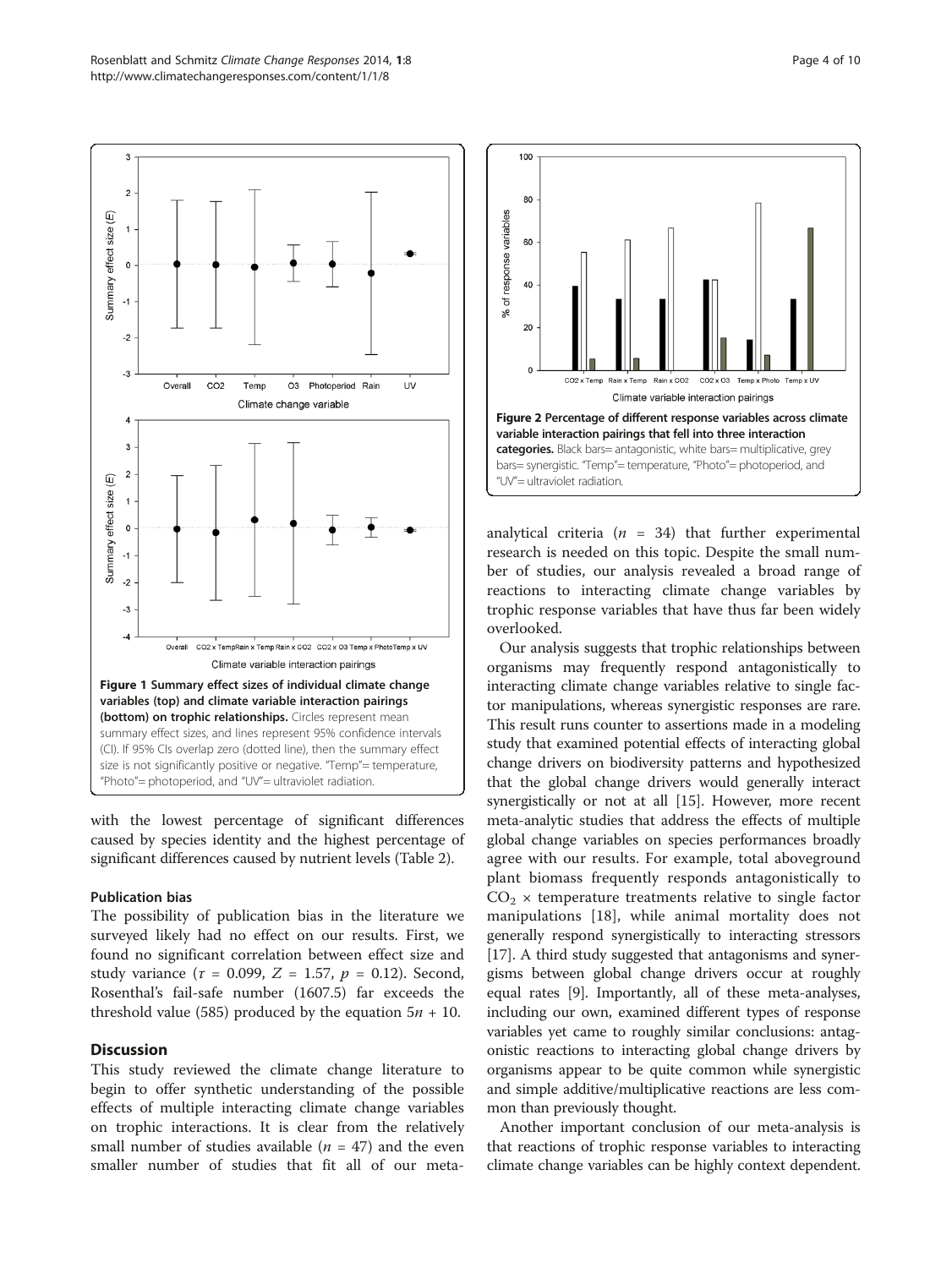| Context                         | Number of<br>interaction<br>pairs | <b>Numbers that</b><br>changed interaction<br>type | % that changed<br>interaction type | Numbers that changed<br>interaction effect size<br>magnitude | % that changed interaction<br>effect size magnitude |
|---------------------------------|-----------------------------------|----------------------------------------------------|------------------------------------|--------------------------------------------------------------|-----------------------------------------------------|
| Sex                             | 14                                |                                                    | 50                                 |                                                              | 36                                                  |
| Nutrient level                  | 6                                 |                                                    | 33                                 |                                                              | 83                                                  |
| Genotype                        | 15                                |                                                    | 33                                 | 8                                                            | 53                                                  |
| Species identity                | 20                                | 6                                                  | 30                                 |                                                              |                                                     |
| Climate variable<br>combination | 12                                |                                                    | 17                                 | 3                                                            | 25                                                  |
| Community<br>composition        | 17                                |                                                    | 6                                  |                                                              | 18                                                  |

<span id="page-4-0"></span>Table 2 Context dependence of trophic response variables examined across all 34 studies that manipulated multiple climate change variables

For example, the interaction type (multiplicative, synergistic, antagonistic) was different between males and females 50% of the time and the interaction effect size magnitude was different between varying nutrient levels 83% of the time. Thus, increasing the number of global change drivers examined in a factorial study may alter the interaction outcome and/or the interaction effect size magnitude [\[58](#page-8-0)], and demographic and community composition factors, if not properly controlled for, could have additional effects. It has even been suggested that higher order interactions of global change drivers produce smaller magnitude responses which, if generally true, would mean that anticipated positive and negative impacts of global change might be dampened relative to current predictions based on single factor studies [\[58\]](#page-8-0).

Some of the climate change variable pairings frequently produced unexpected emergent interaction types, suggesting that each climate variable exerts effects on trophic relationships through multiple pathways. As an example, consider the effects of the  $CO<sub>2</sub> \times$  temperature interaction on a typical plant-herbivorous insect feeding relationship, which was the most commonly examined trophic relationship across the studies we analyzed. Plant quality from the perspective of herbivorous insects is generally determined by the nutrient profile of the plant (particularly the C:N ratio for nitrogen limited insects [\[59,60](#page-8-0)]), any defensive chemical compounds produced by the plant (e.g., phenolics and terpenes), and the physical traits of plant tissues (e.g., leaf toughness and thickness [[22](#page-7-0)]). In general, plants raised in environments with high concentrations of  $CO<sub>2</sub>$ exhibit high C:N ratios, increased production of phenolics, and increased leaf toughness and thickness [\[21,22](#page-7-0)]. These relatively low-quality plants force insects to increase their feeding rates to compensate for the decreased food quality [[61](#page-8-0)]. Increases in atmospheric  $CO<sub>2</sub>$  have few direct effects on insects [[62](#page-8-0)], except in a few special cases such as hematophagous insects and phytophagous insect larvae that use  $CO<sub>2</sub>$  gradients to locate feeding opportunities [[63](#page-8-0)]. In contrast, increased temperatures do not generally affect plant C:N ratios or physical traits but they can increase terpene production and can either cause increases or decreases in plant phenolics [[22](#page-7-0)]. Insects exposed to increased temperatures generally exhibit increased metabolism and respiration [\[64](#page-8-0)], resulting in increased feeding, development, and reproduction rates [\[62\]](#page-8-0).

On the basis of the individual effects of  $CO<sub>2</sub>$  and temperature on plant quality and insect metabolism discussed above, we would logically expect the interactive effects of  $CO<sub>2</sub>$  and temperature to promote synergistic and multiplicative responses in plant-herbivorous insect trophic interactions. However, our meta-analysis revealed more antagonistic reactions ( $n = 12$ ) than synergistic and multiplicative reactions combined ( $n = 11$ ). There are many potential explanations for this disparity. First, the inclusion of an additional trophic level, (i.e., a predator of the herbivorous insect) could alter the plant-herbivorous insect trophic relationship (e.g., [[32](#page-8-0)]) by changing the timing and extent of feeding or the development rate of the herbivorous insect. Second, all the parts of a plant may not respond to climate change variables on the same time scales and mobile herbivorous insects could therefore seek out and continue to consume plant tissues with high nutrient value (e.g., [\[35](#page-8-0)]). Third, many plant and herbivorous insect species may physiologically respond differently to identical climate manipulations (e.g., [\[40,65](#page-8-0)]), and therefore, changes in trophic relationships may not be consistent across all scenarios. Lastly, if experiments testing the effects of interacting climate change variables on trophic relationships are not long enough, they may miss important interactions that only emerge over long time periods [\[40\]](#page-8-0).

It is noteworthy that not all studies of the effects of climate change on ecological interactions may need to consider the interactive effects of all climate change variables. Though most climate change variables likely interact at least indirectly, the effects of some of these interactions on ecological relationships may be negligible. Indeed, one of the possible reasons for why we found so few studies that fit our meta-analysis criteria is that researchers may exclude some climate change variables from their experiments if they are fairly certain the variables will have little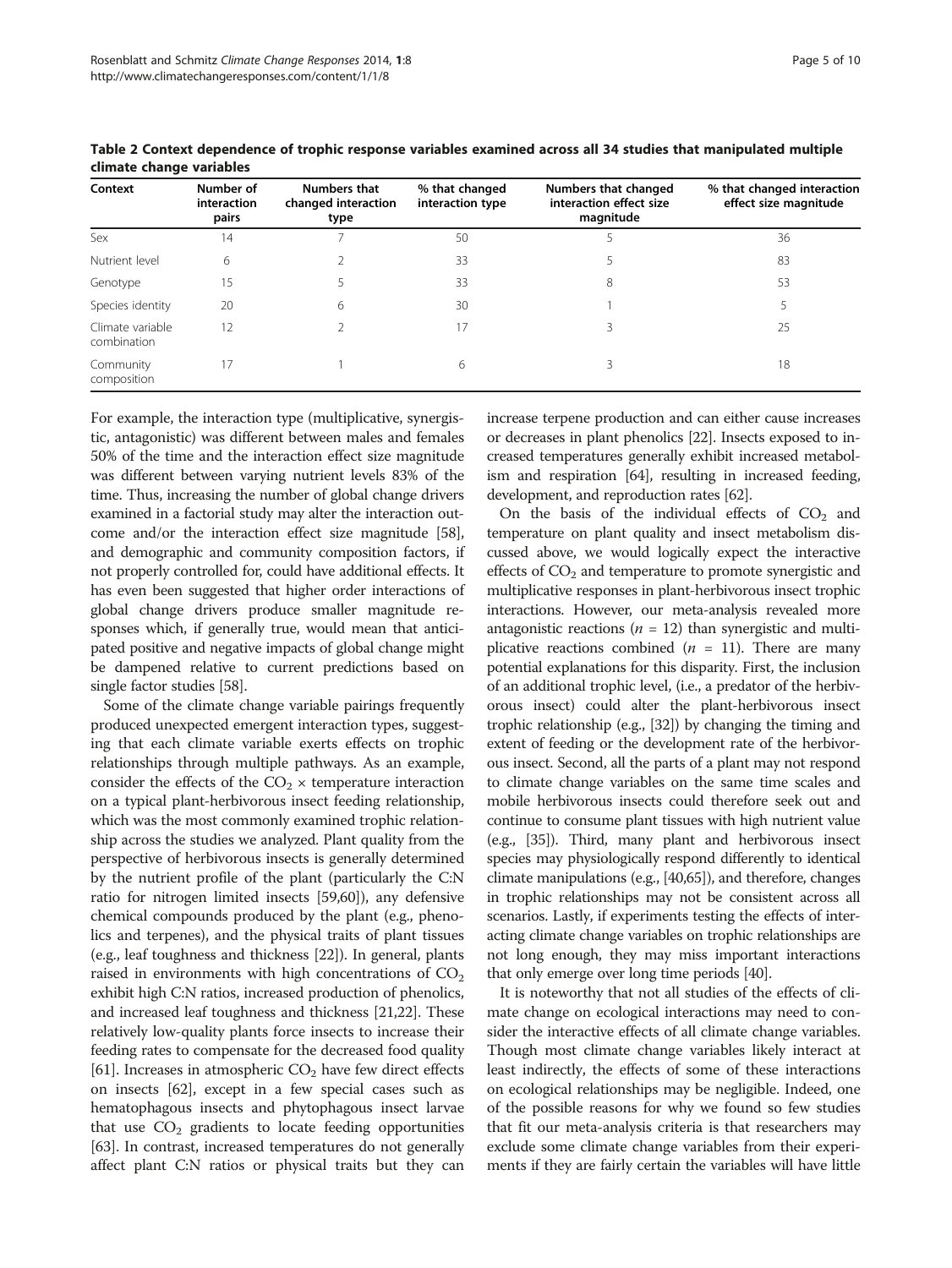<span id="page-5-0"></span>impact on their results. However, given the frequent discoveries of "ecological surprises" in ecological climate change research (e.g., [\[24](#page-7-0)]), we encourage researchers to continue to test for the potential unexpected interactions between climate change variables rather than dismiss candidate variables under the presumption that they will not have an effect.

Our results lead us to agree with other recent metaanalyses and reviews: to understand and predict the effects of climate change and other anthropogenic forms of global change on ecosystem structure, function, and services, the complexity of experimental and modeling studies must increase to more closely reflect natural conditions [[10](#page-7-0),[66](#page-8-0)]. The experimental challenge will be to account for a diverse array of factors [\[7](#page-7-0)], including the two we have highlighted in our meta-analysis: the interactions between climate change variables and the direct and indirect interactions that permeate food webs [\[1,2,](#page-7-0)[67](#page-8-0)]. Also, future studies should 1) run longer to better understand the evolutionary and demographic stability of altered trophic interactions over multiple generations [[23](#page-7-0)[,68](#page-8-0)], 2) examine food webs in different kinds of ecosystems (the large majority to date have been terrestrial), 3) examine trophic relationships across more than simple two- and three-level linear interactions and beyond plantinsect feeding scenarios, 4) focus on more climate change variable pairings beyond  $CO_2 \times$  temperature and  $CO_2 \times$  $O<sub>3</sub>$  (by far the most studied variable pairings to date), and 5) examine the role of body size and movement capabilities in determining the response of trophic relationships to interacting climate change variables. These recommended amendments to current experimental practices will help to increase realism by accounting for the inherent complexity of natural trophic interactions and thereby bring us closer to more accurate predictions of the consequences of climate change on ecosystem structure and function.

## Conclusions

Despite the relatively small amount of research that has examined the effects of interacting climate change variables on trophic interactions, our meta-analysis of this literature revealed some striking patterns. First, trophic interactions frequently respond multiplicatively and antagonistically to interacting climate change variables, while synergistic responses are relatively rare. Second, both response type and magnitude are highly context dependent, indicating that unanticipated emergent effects of climate change on ecosystems are likely to occur. There is a paucity of work that has focused on the effects of interacting climate change variables on dynamic biotic relationships, likely because such research requires complex experimentation and in-depth understanding of many species' physiology, behavior, and life history. Nevertheless, increasing the complexity of climate change research is necessary for accurately predicting ecosystem responses and informing future conservation and management strategies.

## Methods

## Database development

We used Web of Science to search the literature for factorial experimental or modeling studies that investigated the individual and interactive effects of at least two climate change variables on the feeding interactions between species at different trophic levels. We chose to focus on six climate change variables that are most frequently included in experiments: temperature, precipitation,  $CO_2$ ,  $O_3$ , photoperiod, and ultraviolet radiation. We used the search terms "food web", predator\* or predation, prey or herbivore\*, herbivore\* and plant\*, parasite\* and host\* in combination with "climate change", "climatic change", "global warming", "global change", and "global environmental change". We supplemented our database by searching through the literature-cited sections of key review papers and meta-analyses as well as publications from research sites that employ free-air carbon dioxide enrichment [\[21\]](#page-7-0).

We chose to focus on response variables that are directly related to trophic interactions, such as feeding rate, weight gain, and population biomass at a specific trophic level. Some studies reported data from multiple response variables, and we excluded those that were redundant. For example, if a study reported both final herbivore weight and feeding rate from one experimental setup, then we only included feeding rate in our analyses because it is a more direct measure of trophic interactions. When studies reported response variables at multiple time points, we used the data from the final time point.

Studies were included in our analyses if they contained mean and variance data across all four treatment types: control, manipulation of variable A alone, manipulation of variable B alone, and manipulation of variables A and B together. Also, studies had to simultaneously expose species in the different trophic levels to both experimental climate manipulations (e.g., temperature and precipitation). Some of the studies we encountered exposed plants to one climate manipulation and then fed parts of those plants to herbivores exposed to a different climate manipulation. Such studies were excluded from our analyses. Lastly, a small number of studies manipulated three climate change variables within one experimental design. For these studies, we included the response variables from each unique climate variable pairing. Data were mined from graphs presented in each published study using the program Plot Digitizer (version 2.6.3; [http://plotdigitizer.](http://plotdigitizer.sourceforge.net) [sourceforge.net](http://plotdigitizer.sourceforge.net)) and, in some cases, data were provided by the authors of the studies.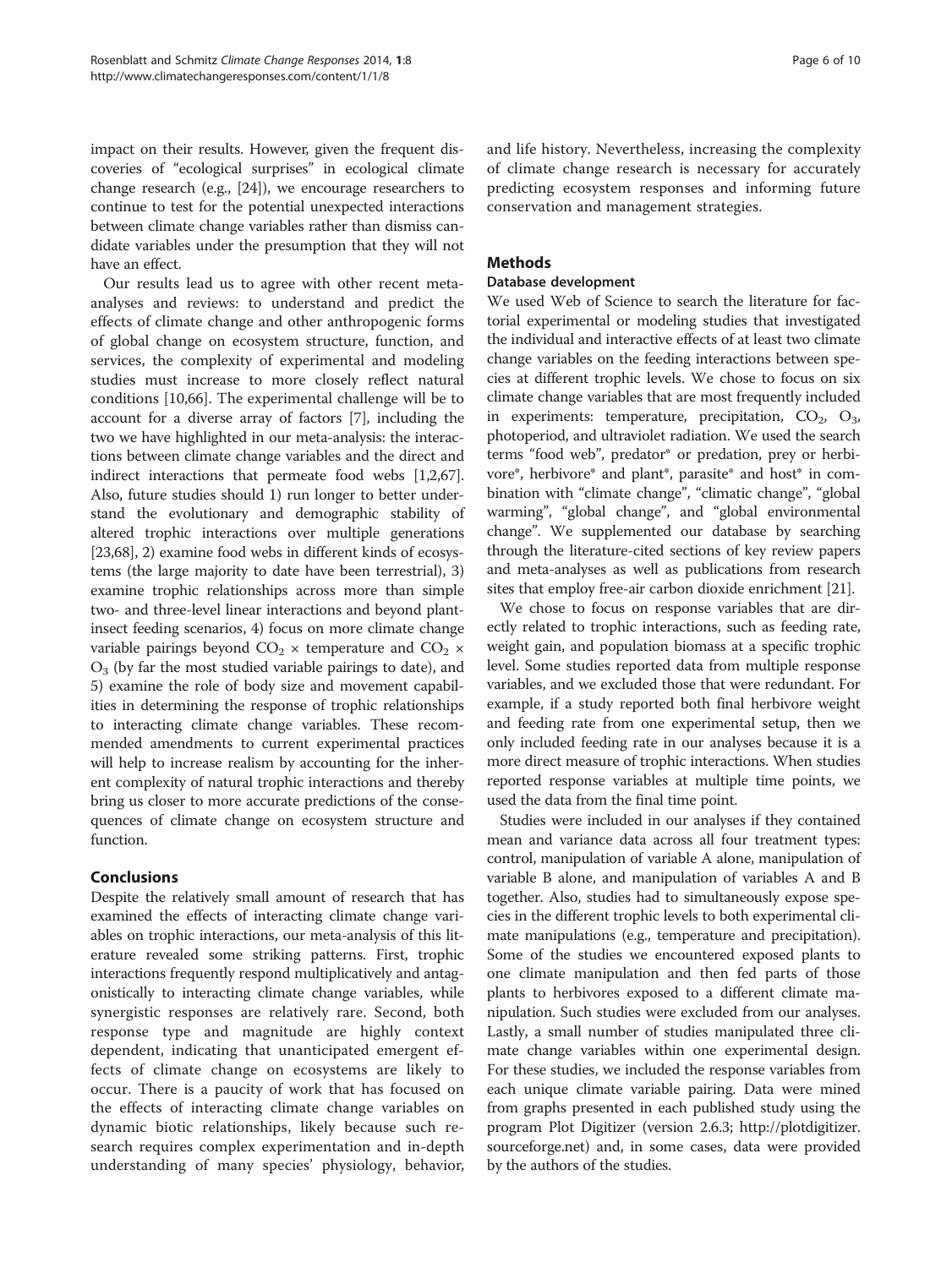#### <span id="page-6-0"></span>Effect size calculations

We calculated main and interaction effect sizes for each study using methods for factorial meta-analysis [[19](#page-7-0)[,69,70](#page-8-0)]. We chose the log response ratio over other metrics, such as Hedge's d [\[71\]](#page-8-0), because of 1) its ability to detect true effects [\[72\]](#page-8-0), 2) its ability to remain more normally distributed even with small sample sizes [[69](#page-8-0)], 3) its linear nature [[69](#page-8-0)], and 4) its more explicit ties to ecological dynamics [[73](#page-9-0)].

Following [\[19](#page-7-0)], main and interaction effect sizes based on a multiplicative model were calculated as

$$
L_{\rm a} = \ln\left(\frac{\bar{y}_{\rm a}}{\bar{y}_{\rm con}}\right)
$$
  
\n
$$
L_{\rm b} = \ln\left(\frac{\bar{y}_{\rm b}}{\bar{y}_{\rm con}}\right)
$$
  
\n
$$
L_{\rm ab} = \ln\left(\frac{\bar{y}_{\rm ab}}{\bar{y}_{\rm b}}\right) - \ln\left(\frac{\bar{y}_{\rm a}}{\bar{y}_{\rm con}}\right)
$$

where  $L_x$  is the log response ratio for the indicated response variable (in subscript) and  $\bar{y}_x$  is the mean value for the indicated response variable (in subscript). Individual estimates of variance were calculated as

$$
\begin{array}{l} \nu_{\rm a} = \ s_{\rm a, pooled}\Bigg(\displaystyle \frac{1}{n_{\rm con}(\bar{\boldsymbol{y}}_{\rm con})^2} + \frac{1}{n_{\rm a}(\bar{\boldsymbol{y}}_{\rm a})^2}\Bigg) \\ \\ \nu_{\rm b} = \ s_{\rm b, pooled}\Bigg(\displaystyle \frac{1}{n_{\rm con}(\bar{\boldsymbol{y}}_{\rm con})^2} + \frac{1}{n_{\rm b}(\bar{\boldsymbol{y}}_{\rm b})^2}\Bigg) \\ \\ \nu_{\rm ab} = \ s_{\rm ab, pooled}\Bigg(\displaystyle \frac{1}{n_{\rm con}(\bar{\boldsymbol{y}}_{\rm con})^2} + \frac{1}{n_{\rm a}(\bar{\boldsymbol{y}}_{\rm a})^2} + \frac{1}{n_{\rm b}(\bar{\boldsymbol{y}}_{\rm b})^2} + \frac{1}{n_{\rm ab}(\bar{\boldsymbol{y}}_{\rm ab})^2}\Bigg) \end{array}
$$

where  $s_{x,\text{pooled}}$  is the pooled standard deviation for the indicated response variable (in subscript) and  $n_x$  is the sample size for the indicated response variable (in subscript). The pooled standard deviation was calculated as

$$
s_{a, pooled} = \sqrt{\frac{(n_{con}-1)(s_{con})^2 + (n_a-1)(s_a)^2}{n_{con} + n_a - 2}}
$$
  
\n
$$
s_{b, pooled} = \sqrt{\frac{(n_{con}-1)(s_{con})^2 + (n_b-1)(s_b)^2}{n_{con} + n_b - 2}}
$$
  
\n
$$
s_{ab, pooled} = \sqrt{\frac{(n_{con}-1)(s_{con})^2 + (n_a-1)(s_a)^2}{n_{con} + (n_b-1)(s_b)^2 + (n_{ab}-1)(s_{ab})^2}}
$$

where  $s_x$  is the standard deviation of the mean for the indicated response variable (in subscript). We then calculated 95% confidence intervals (CI) around each  $L_x$  value using the equation

$$
\mathit{L}_x \pm 1.96 * \sqrt{\nu_x}
$$

where  $v_x$  is the variance estimate for variable A, variable B, or variables A and B together. Following [[11](#page-7-0)], weighted summary effect sizes  $(E)$  were calculated for  $k$  response variables as

$$
E = \frac{\sum_{i=1}^{i=k} \left(\frac{1}{v_i}\right) * e_i}{\sum_{i=1}^{i=k} \left(\frac{1}{v_i}\right)}
$$

where  $v_i$  is the variance estimate and  $e_i$  is the log response ratio for each response variable. Significant weighted summary effect sizes were those that had 95% CIs that did not contain zero, and  $E$  values were calculated for each climate change variable tested in isolation as well as all variables pooled together.

We based our analyses of multiple interacting climate change variables on an underlying multiplicative model, as opposed to a more conservative additive model [\[74](#page-9-0)], because multiplicative models are more ecologically realistic representations of interacting effects [\[75](#page-9-0)] and the log response ratio itself is based on a multiplicative model [[76](#page-9-0)]. Interaction effects were classified as multiplicative (the null hypothesis) if the 95% CI around the interaction effect size  $(L_{ab})$  contained zero. If both variable A and B effect sizes  $(L_a$  and  $L_b)$  were positive, the interaction effect was classified as synergistic when the  $L_{ab}$  95% CI was greater than zero and antagonistic when less than zero. If both  $L<sub>a</sub>$  and  $L<sub>b</sub>$  were negative or one was negative and one positive, then the classifications were reversed [[19\]](#page-7-0). Following [[74\]](#page-9-0), multiplicative interactions in the multiplicative model are defined as instances where the effect size of the interaction between variables A and B is equal to the product of the effect sizes of variables A and B alone. Synergistic interactions are those in which the effect size of the interaction between variables A and B is greater than the product of the effect sizes of variables A and B alone, and antagonistic interactions are those in which the effect size of the interaction between variables A and B is less than the product of the effect sizes of variables A and B alone.

#### Context dependence

Cumulatively, the studies included in our meta-analysis explicitly or implicitly tested six different kinds of context dependence: nutrient level, sex, species identity, community composition, genotype, and combinations of climate change variables. We examined each of the six independently to determine if interaction type or interaction effect size magnitude ( $L_{ab}$  ± 95% CI) were context dependent. For example, interaction type might be different for males and females (e.g., antagonistic for one and synergistic for the other) because of behavioral or physiological differences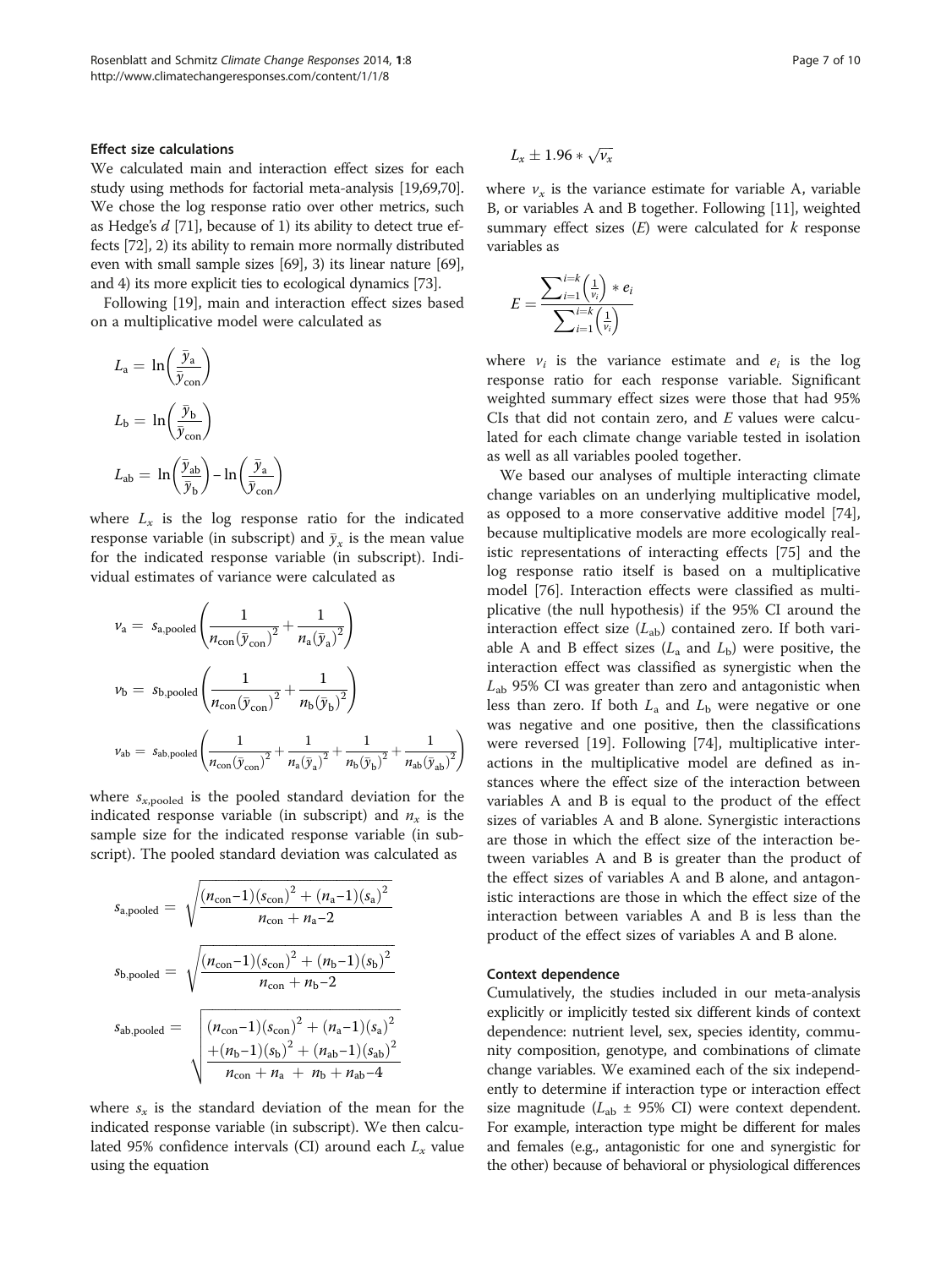<span id="page-7-0"></span>between the sexes, and interaction effect size magnitude would be significantly different between sexes for a particular study if the  $L_{ab}$  ± 95% CI ranges for males and females did not overlap.

#### Publication bias

The strength of any given meta-analysis can be affected by publication bias, defined as the preferential publication of studies reporting certain kinds of results over those reporting other types of results [[77](#page-9-0)]. This can lead to overestimation of the quantity of significant results reported from a given field of study. To investigate the likelihood of publication bias affecting the results of our own metaanalysis we employed two techniques: Kendall's tau and the fail-safe number. We used Kendall's tau to assess the correlation between effect sizes and variance from each study, with a significant correlation suggesting a high probability of publication bias [[78](#page-9-0)]. We used Rosenthal's fail-safe number to estimate the number of hypothetical additional studies reporting non-significant results needed to reduce the effect size to non-significance [\[79\]](#page-9-0). If the fail-safe number exceeds  $5n + 10$  ( $n =$  the number of studies used in the meta-analysis), then, we can assume that publication bias likely did not affect our results [[79\]](#page-9-0). We used MetaWin 2.0 ([www.metawinsoft.com](http://www.metawinsoft.com)) to carry out these analyses.

#### Competing interests

The authors declare that they have no competing interests.

#### Authors' contributions

AER conceived of the study, developed the literature database, performed the meta-analysis, and drafted the manuscript. OJS assisted with the design and execution of the meta-analysis and helped to draft the manuscript. Both authors read and approved the final manuscript.

#### Acknowledgements

We thank Rachel Decker, Jennifer Miller, and Robert Buchkowski for commenting on an early draft. AER was generously supported by the Yale Climate and Energy Institute during the preparation of this manuscript. Additional support was provided by the National Science Foundation through Grant No. DEB-1354762.

#### Author details

<sup>1</sup>Yale University, Yale Climate and Energy Institute, New Haven, CT, USA. <sup>2</sup>Yale University, School of Forestry and Environmental Studies, New Haven, CT, USA.

#### Received: 8 May 2014 Accepted: 25 June 2014 Published online: 01 December 2014

#### References

- 1. Schmitz O, Post E, Burns CE, Johnston KM: Ecosystem responses to global climate change: moving beyond color mapping. Bioscience 2003, 53:1199–1205.
- Tylianakis J, Didham RK, Bascompte J, Wardle DA: Global change and species interactions in terrestrial ecosystems. Ecol Lett 2008, 11:1351–1363.
- Gilman S, Urban MC, Tewksbury J, Gilchrist GW, Holt RD: A framework for community interactions under climate change. Trends Ecol Evol 2010, 25:325–331.
- 4. Traill L, Lim MLM, Sodhi NS, Bradshaw CJA: Mechanisms driving change: altered species interactions and ecosystem function through global warming. J Anim Ecol 2010, 79:937–947.
- 5. van der Putten W, Macel M, Visser ME: Predicting species distribution and abundance responses to climate change: why it is essential to include biotic interactions across trophic levels. Philos Trans Roy Soc B 2010, 365:2025–2034.
- 6. Post E: Ecology of Climate Change: the Importance of Biotic Interactions. Princeton: Princeton University Press; 2013.
- 7. Jamieson M, Trowbridge AM, Raffa KF, Lindroth RL: Consequences of climate warming and altered precipitation patterns for plant-insect and multitrophic interactions. Plant Physiol 2012, 160:1719–1727.
- 8. Harrington R, Woiwod I, Sparks T: Climate change and trophic interactions. Trends Ecol Evol 1999, 14:146–150.
- 9. Crain C, Kroeker K, Halpern BS: Interactive and cumulative effects of multiple human stressors in marine systems. Ecol Lett 2008, 11:1304–1315.
- 10. Todgham AE, Stillman JH: Physiological response to shifts in multiple environmental stressors: relevance in a changing world. Integr Comp Biol 2013, 53:539–544.
- 11. Hillebrand H: Meta-analysis in ecology. In Encyclopedia of Life Sciences. Chichester: John Wiley & Sons; 2008. doi:10.1002/9780470015902. a9780470003272.
- 12. Gurevitch J, Hedges LV: Statistical issues in ecological meta-analyses. Ecology 1999, 80:1142–1149.
- 13. Arnqvist G, Wooster D: Meta-analysis: synthesizing research findings in ecology and evolution. Trends Ecol Evol 1995, 10:236-240.
- 14. Breitburg D, Baxter JW, Hatfield CA, Howarth RW, Jones CG, Lovett GM, Wigand C: Understanding effects of multiple stressors: ideas and challenges. In Successes, Limitations, and Frontiers in Ecosystem Science. Edited by Pace M, Groffman PM. New York: Springer-Verlag; 1998:416–431.
- 15. Sala O, Chapin FS III, Armesto JJ, Berlow E, Bloomfield J, Dirzo R, Huber-Sanwald E, Huenneke LF, Jackson RB, Kinzig A, Leemans R, Lodge DM, Mooney HA, Oesterheld M, Poff NL, Sykes MT, Walker BH, Walker M, Wall DH: Global biodiversity scenarios for the year 2100. Science 2000, 287:1770–1774.
- 16. Norby R, Luo Y: Evaluating ecosystem responses to rising atmospheric  $CO<sub>2</sub>$  and global warming in a multi-factor world. New Phytol 2004, 162:281–293.
- 17. Darling E, Cote IM: Quantifying the evidence for ecological synergies. Ecol Lett 2008, 11:1278–1286.
- 18. Dieleman W, Vicca S, Dijkstra FA, Hagedorn F, Hovenden MJ, Larsen KS, Morgan JA, Volder A, Beier C, Dukes JS, King J, Leuzinger S, Linder S, Luo Y, Oren R, de Angelis P, Tingey D, Hoosbeek MR, Janssens IA: Simple additive effects are rare: a quantitative review of plant biomass and soil process responses to combined manipulations of  $CO<sub>2</sub>$  and temperature. Global Change Biol 2012, 18:2681–2693.
- 19. Harvey B, Gwynn-Jones D, Moore PJ: Meta-analysis reveals complex marine biological responses to the interactive effects of ocean acidification and warming. Ecol Evol 2013, 3:1016–1030.
- 20. Altieri A, Bertness MD, Coverdale TC, Herrmann NC, Angelini C: A trophic cascade triggers collapse of a salt-marsh ecosystem with intensive recreational fishing. Ecology 2012, 93:1402–1410.
- 21. Ainsworth E, Long SP: What have we learned from 15 years of free-air  $CO<sub>2</sub>$  enrichment (FACE)? A meta-analytic review of the responses of photosynthesis, canopy properties and plant production to rising CO<sub>2</sub>. New Phytol 2005, 165:351–372.
- 22. Zvereva E, Kozlov MV: Consequences of simultaneous elevation of carbon dioxide and temperature for plant–herbivore interactions: a metaanalysis. Global Change Biol 2006, 12:27–41.
- 23. DeLucia E, Nabity PD, Zavala JA, Berenbaum MR: Climate change: resetting plant-insect interactions. Plant Physiol 2012, 160:1677–1685.
- 24. Christensen M, Graham MD, Vinebrooke RD, Findlay DL, Paterson MJ, Turner MA: Multiple anthropogenic stressors cause ecological surprises in boreal lakes. Global Change Biol 2006, 12:2316–2322.
- 25. Bouvy M, Bettarel Y, Bouvier C, Domaizon I, Jacquet S, Le Floc'h E, Montanié H, Mostajir B, Sime-Ngando T, Torréton JP, Vidussi F, Bouvier T: Trophic interactions between viruses, bacteria and nanoflagellates under various nutrient conditions and simulated climate change. Environ Microbiol 2011, 13:1842–1857.
- 26. Lewandowska A, Sommer U: Climate change and the spring bloom: a mesocosm study on the influence of light and temperature on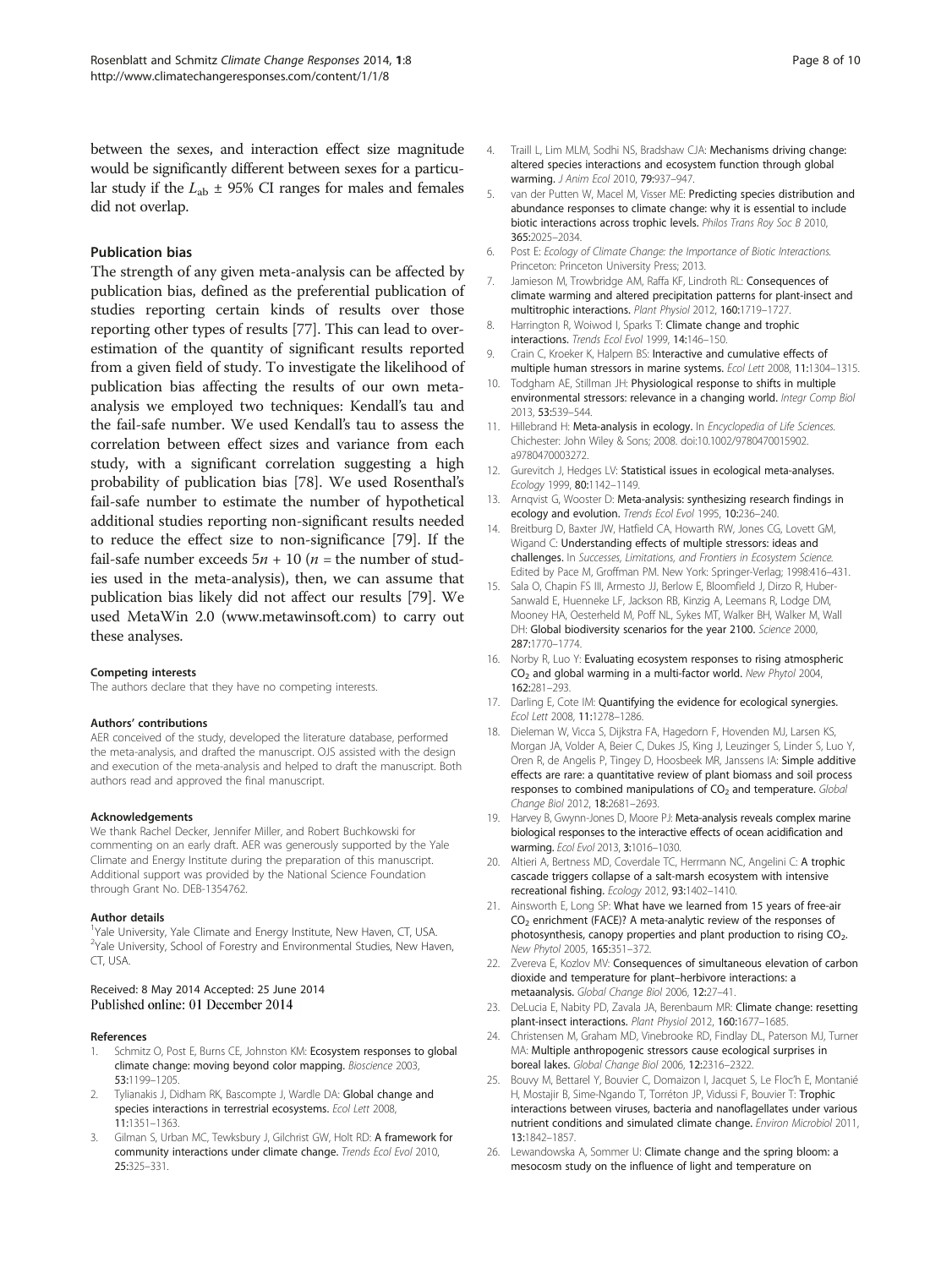<span id="page-8-0"></span>phytoplankton and mesozooplankton. Mar Ecol Prog Ser 2010, 405:101–111.

- 27. Eklof J, Alsterberg C, Havenhand JN, Sundback K, Wood HL, Gamfeldt L: Experimental climate change weakens the insurance effect of biodiversity. Ecol Lett 2012, 15:864-872.
- 28. Alsterberg C, Eklof JS, Gamfeldt L, Havenhand JN, Sundback K: Consumers mediate the effects of experimental ocean acidification and warming on primary producers. Proc Natl Acad Sci 2013, 110:8603-8608.
- 29. Burnell O, Russell BD, Irving AD, Connell SD: Eutrophication offsets increased sea urchin grazing on seagrass caused by ocean warming and acidification. Mar Ecol Prog Ser 2013, 485:37–46.
- 30. Poore A, Graba-Landry A, Favret M, Brennand HS, Byrne M, Dworjanyn SA: Direct and indirect effects of ocean acidification and warming on a marine plant–herbivore interaction. Oecologia 2013, 173:1113–1124.
- 31. Blake R, Duffy JE: Grazer diversity affects resistance to multiple stressors in an experimental seagrass ecosystem. Oikos 2010, 119:1625–1635.
- 32. Dyer L, Richards LA, Short SA, Dodson CD: Effects of CO<sub>2</sub> and temperature on tritrophic interactions. PLoS One 2013, 8:e62528.
- 33. Hoover J, Newman JA: Tritrophic interactions in the context of climate change: a model of grasses, cereal aphids and their parasitoids. Global Change Biol 2004, 10:1197–1208.
- 34. Johns C, Hughes L: Interactive effects of elevated  $CO<sub>2</sub>$  and temperature on the leaf-miner Dialectica scalariella Zeller (Lepidoptera: Gracillariidae) in Paterson's curse, Echium plantagineum (Boraginaceae). Global Change Biol 2002, 8:142–152.
- 35. Johns C, Beaumont LJ, Hughes L: Effects of elevated CO<sub>2</sub> and temperature on development and consumption rates of Octotoma championi and O. scabripennis feeding on Lantana camara. Entomol Exp Appl 2003, 108:169–178.
- 36. Williams R, Lincoln DE, Norby RJ: Development of gypsy moth larvae feeding on red maple saplings at elevated  $CO<sub>2</sub>$  and temperature. Oecologia 2003, 137:114–122.
- 37. Flynn D, Sudderth EA, Bazzaz FA: Effects of aphid herbivory on biomass and leaf-level physiology of Solanum dulcamara under elevated temperature and  $CO<sub>2</sub>$ . Environ Exp Bot 2006, 56:10-18.
- 38. Murray T, Ellsworth DS, Tissue DT, Riegler M: Interactive direct and plantmediated effects of elevated atmospheric [CO<sub>2</sub>] and temperature on a eucalypt-feeding insect herbivore. Global Change Biol 2013, 19:1407–1416.
- 39. Murray T, Tissue DT, Ellsworth DS, Riegler M: Interactive effects of pre-industrial, current and future  $[CO<sub>2</sub>]$  and temperature on an insect herbivore of Eucalyptus. Oecologia 2013, 171:1025-1035.
- 40. Williams R, Norby RJ, Lincoln DE: Effects of elevated CO<sub>2</sub> and temperature-grown red and sugar maple on gypsy moth performance. Global Change Biol 2000, 6:685–695.
- 41. Stevnbak K, Scherber C, Gladbach DJ, Beier C, Mikkelsen TN, Christensen S: Interactions between above- and belowground organisms modified in climate change experiments. Nat Clim Change 2012, 2:805–808.
- 42. Andresen L, Konestabo HS, Maraldo K, Holmstrup M, Ambus P, Beier C, Michelsen A: Organic matter flow in the food web at a temperate heath under multifactorial climate change. Rapid Commun Mass Spectrom 2011, 25:1485–1496.
- 43. Scherber C, Gladbach DJ, Stevnbak K, Karsten RJ, Schmidt IK, Michelsen A, Albert KR, Larsen KS, Mikkelsen TN, Beier C, Christensen S: Multi-factor climate change effects on insect herbivore performance. Ecol Evol 2013, 3:1449–1460.
- 44. Eisenhauer N, Cesarz S, Koller R, Worm K, Reich PB: Global change belowground: impacts of elevated  $CO<sub>2</sub>$ , nitrogen, and summer drought on soil food webs and biodiversity. Global Change Biol 2012, 18:435–447.
- 45. Roth S, McDonald EP, Lindroth RL: Atmospheric  $CO<sub>2</sub>$  and soil water availability: consequences for tree-insect interactions. Can J Forest Res 1997, 27:1281–1290.
- 46. Zhang J, Xing G, Liao J, Hou Z, Wang G, Wang Y: Effects of different atmospheric  $CO<sub>2</sub>$  concentrations and soil moistures on the populations of bird cherry-oat aphid (Rhopalosiphum padi) feeding on spring wheat. Eur J Entomol 2003, 100:521–530.
- 47. Holton M, Lindroth RL, Nordheim EV: Foliar quality influences treeherbivore-parasitoid interactions: effects of elevated  $CO<sub>2</sub>, O<sub>3</sub>$ , and plant genotype. Oecologia 2003, 137:233–244.
- 48. Awmack C, Harrington R, Lindroth RL: Aphid individual performance may not predict population responses to elevated  $CO<sub>2</sub>$  or  $O<sub>3</sub>$ . Global Change Biol 2004, 10:1414–1423.
- 49. Dermody O, O'Neill BF, Zangerl AR, Berenbaum MR, DeLucia EH: Effects of elevated  $CO<sub>2</sub>$  and  $O<sub>3</sub>$  on leaf damage and insect abundance in a soybean agroecosystem. Arthropod-Plant Interact 2008, 2:125–135.
- 50. Kopper B, Lindroth RL: Effects of elevated carbon dioxide and ozone on the phytochemistry of aspen and performance of an herbivore. Oecologia 2003, 134:95–103.
- 51. Kopper B, Lindroth RL: Responses of trembling aspen (Populus tremuloides) phytochemistry and aspen blotch leafminer (Phyllonorycter tremuloidiella) performance to elevated levels of atmospheric  $CO<sub>2</sub>$  and O3. Agric For Entomol 2003, 5:17–26.
- Kopper B, Lindroth RL, Nordheim EV:  $CO<sub>2</sub>$  and  $O<sub>3</sub>$  effects on paper birch (Betulaceae: Betula papyrifera) phytochemistry and whitemarked tussock moth (Lymantriidae: Orgyia leucostigma) performance. Environ Entomol 2001, 30:1119–1126.
- Mondor E, Tremblay MN, Awmack CS, Lindroth RL: Altered genotypic and phenotypic frequencies of aphid populations under enriched  $CO<sub>2</sub>$  and O3 atmospheres. Global Change Biol 2005, 11:1990–1996.
- 54. Mondor E, Awmack CS, Lindroth RL: Individual growth rates do not predict aphid population densities under altered atmospheric conditions. Agric For Entomol 2010, 12:293–299.
- 55. Percy K, Awmack CS, Lindroth RL, Kubiske ME, Kopper BJ, Isebrands JG, Pregitzer KS, Hendrey GR, Dickson RE, Zak DR, Oksanen E, Sober J, Harrington R, Karnosky DF: Altered performance of forest pests under atmospheres enriched by  $CO<sub>2</sub>$  and  $O<sub>3</sub>$ . Nature 2002, 420:403-407.
- Vigue L, Lindroth RL: Effects of genotype, elevated  $CO<sub>2</sub>$  and elevated  $O<sub>3</sub>$ on aspen phytochemistry and aspen leaf beetle Chrysomela crotchi performance. Agric For Entomol 2010, 12:267–276.
- 57. Perdikis D, Lykouressis DP, Economou LP: The influence of temperature, photoperiod and plant type on the predation rate of Macrolophus pygmaeus on Myzus persicae. Bio Control 1999, 44:281–289.
- 58. Leuzinger S, Luo Y, Beier C, Dieleman W, Vicca S, Korner C: Do global change experiments overestimate impacts on terrestrial ecosystems? Trends Ecol Evol 2011, 26:236–241.
- 59. Mattson W: Herbivory in relation to plant nitrogen content. Annu Rev Ecol Syst 1980, 11:119–161.
- 60. Fajer E: The effects of enriched  $CO<sub>2</sub>$  atmospheres on plant-insect herbivore interactions: growth responses of larvae of the specialist butterfly, Junonia coenia (Lepidoptera: Nymphalidae). Oecologia 1989, 81:514–520.
- 61. Lincoln D, Fajer ED, Johnson RH: Plant-insect herbivore interactions in elevated CO<sub>2</sub> environments. Trends Ecol Evol 1993, 8:64-68.
- 62. Bale J, Masters GJ, Hodkinson ID, Awmack C, Bezemer TM, Brown VK, Butterfield J, Buse A, Coulson JC, Farrar J, Good JEG, Harrington R, Hartley S, Jones TH, Lindroth RL, Press MC, Symrnioudis I, Watt AD, Whittaker JB: Herbivory in global climate change research: direct effects of rising temperature on insect herbivores. Global Change Biol 2002, 8:1-16.
- Nicolas G, Sillans D: Immediate and latent effects of carbon dioxide on insects. Annu Rev Entomol 1989, 34:97–116.
- 64. Neven L: Physiological responses of insects to heat. Postharvest Biol Technol 2000, 21:103–111.
- Lindroth R: Impacts of elevated atmospheric  $CO<sub>2</sub>$  and  $O<sub>3</sub>$  on forests: phytochemistry, trophic interactions, and ecosystem dynamics. J Chem Ecol 2010, 36:2-21.
- 66. Robinson E, Ryan GD, Newman JA: A meta-analytical review of the effects of elevated  $CO<sub>2</sub>$  on plant–arthropod interactions highlights the importance of interacting environmental and biological variables. New Phytologist 2012, 194:321–336.
- 67. Janssens L, Van KD, Debecker S, Bervoets L, Stoks R: Local adaptation and the potential effects of contaminant on predator avoidance and antipredator responses under global warming: a space-for-time substitution approach. Evol Appl 2014, doi:10.1111/eva.12141.
- 68. Suttle K, Thomsen MA, Power ME: Species interactions reverse grassland responses to changing climate. Science 2007, 315:640–642.
- 69. Hedges L, Gurevitch J, Curtis PS: The meta-analysis of response ratios in experimental ecology. Ecology 1999, 80:1150–1156.
- 70. Hawkes C, Sullivan JJ: The impact of herbivory on plants in different resource conditions: a meta-analysis. Ecology 2001, 82:2045–2058.
- 71. Gurevitch J, Morrison JA, Hedges LV: The interaction between competition and predation: a meta-analysis of field experiments. Am Nat 2000, 155:435–453.
- 72. Lajeunesse M, Forbes MR: Variable reporting and quantitative reviews: a comparison of three meta-analytical techniques. Ecol Lett 2003, 6:448–454.